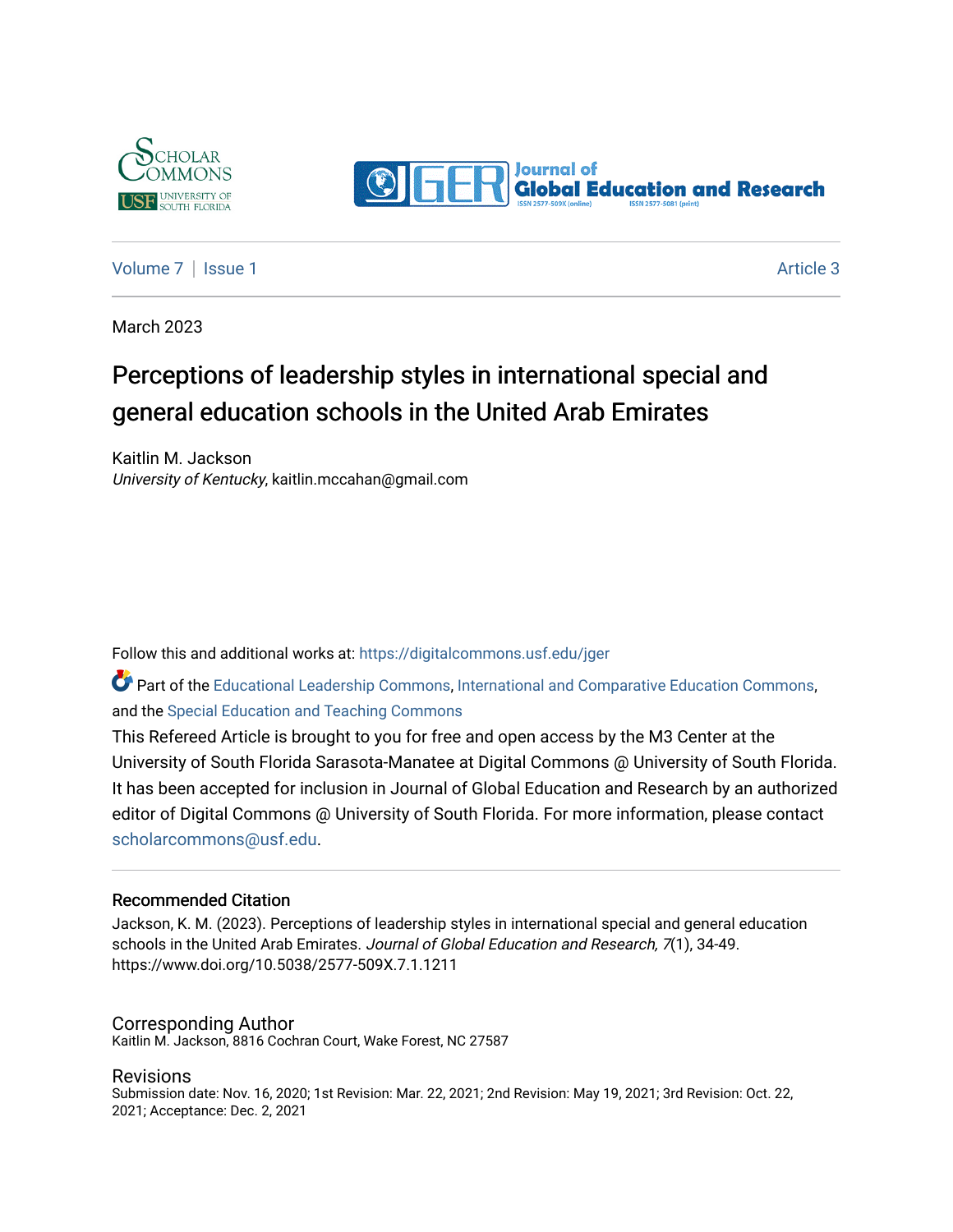# **Perceptions of Leadership Styles in International Special and General Education Schools in the United Arab Emirates**

# Kaitlin M. Jackson

The College of Education University of Kentucky, United States kaitlin.mccahan@gmail.com

#### **Abstract**

Given that school leadership styles are linked to educational outcomes, this study attempted to identify perceived leadership styles of school leaders in two types of schools in the United Arab Emirates (UAE): (a) international special education schools, which serve exclusively students with disabilities and (b) international general education schools, which serve primarily typically developing students. By utilizing primarily quantitative methods with supplementary qualitative analysis, this study also explored the influence of teacher demographic variables on perceptions of leadership styles. Results indicated a difference in perceptions of transformational and transactional leadership by school type based on teacher education level, as well as a difference in perceptions of passive-avoidant leadership by school type based on total years of experience with the school leader. Results also indicated a difference in leadership perceptions based on teacher nationality (consistent with the notions of collectivist and individualist cultures), total years of experience, and total years of experience in the current position. This study contributes to the knowledge base regarding the influence of teacher demographic variables on leadership perceptions while providing practical recommendations for school leaders and researchers, including professional development, school policy development, and conceptualizing culture as an expanded demographic variable of interest.

**Keywords**: international schools, special education schools, educational leadership, transformational leadership, Middle East, United Arab Emirates

#### **Introduction**

Over the past decades, countries around the world have made great progress in creating more inclusive educational environments for children with disabilities. Despite periods of conflict, special education stakeholders around the world have been largely successful in positively influencing both social and political forces to support more inclusive environments for individuals with disabilities (Mithout, 2016; Powell, 2009; U.S. Office of Special Education Programs, 2018). The study of international special education may be closely linked to a study of leadership within special education settings, as school leaders are ultimately held responsible for student achievement and overall school success (Lashley, 2007). Recent growth in the population of children with disabilities—and subsequent demand for educational services for this group of children—heightens awareness of the need to study the nature and direction of leadership in both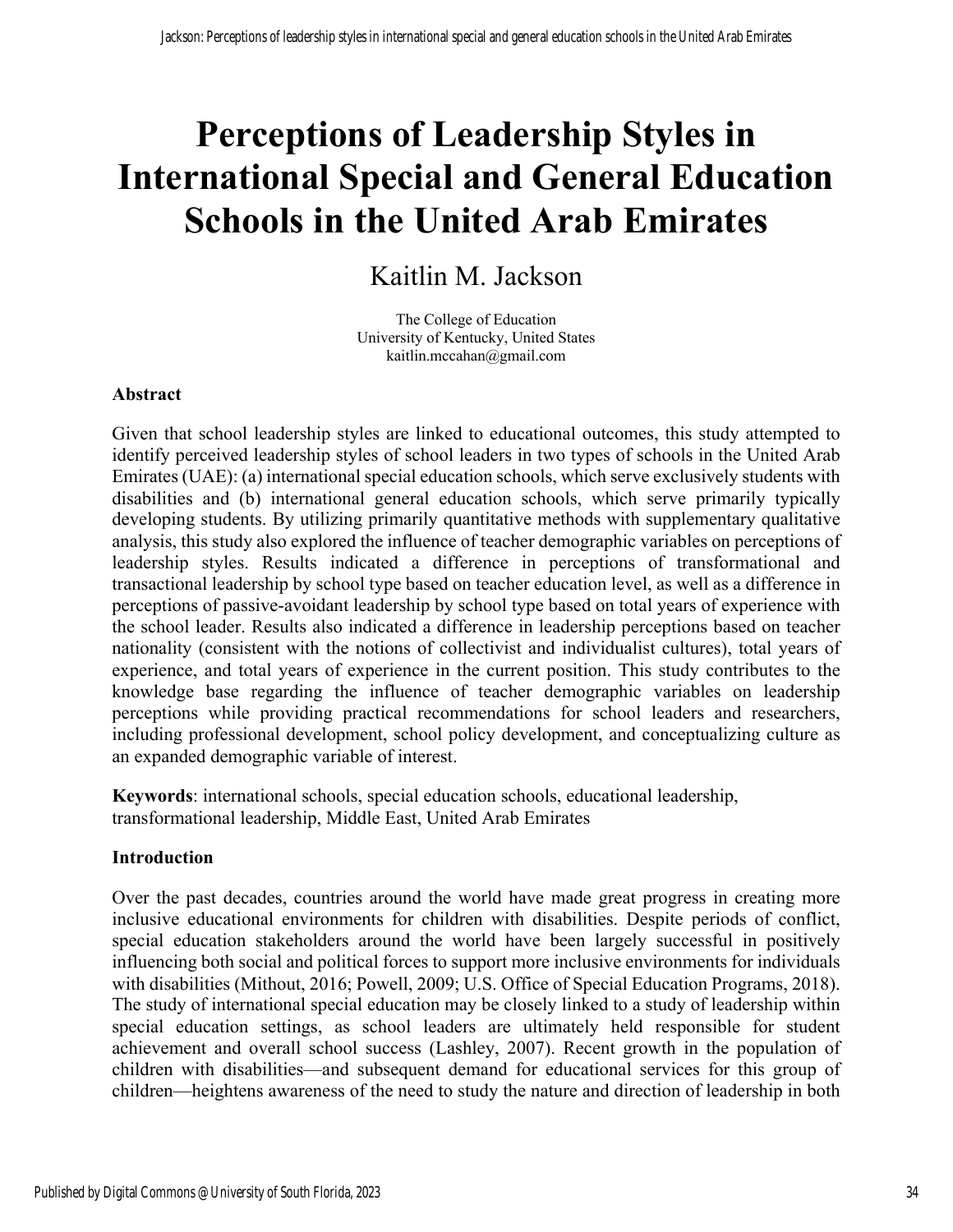general and special education settings. This study was an investigation into perceptions of leadership styles in the United Arab Emirates (UAE), where the population of children with disabilities and the availability of international schools have seen tremendous growth in recent decades. Using primarily quantitative methods with supplementary qualitative data, the study explored teacher perceptions of leadership styles in two school types: (a) international special education schools, which serve exclusively students with disabilities, and (b) international general education schools, which are traditional international schools largely serving typically developing children with a smaller population of special education students.

# *Purpose of Study*

This study attempted to identify perceptions of leadership styles within international general and special education schools in order to provide practitioners and scholars with the tools to prepare future international school leaders. The purpose of this study was threefold:

- To identify perceived leadership styles across top-level leaders of international special education schools in the UAE,
- To identify perceived leadership styles across top-level leaders of international general education schools in the UAE, and
- To identify differences in perceived leadership styles based on teacher demographic variables (e.g., gender, years of experience, nationality, and the highest level of completed education).

# *Background and Context*

Educational growth in the Middle East materialized first with the region's religious growth, then through the economic surge, and finally through relationships with more developed Western nations. Despite the geographic diversity of the Middle East, the widespread growth and prevalence of Islam has remained constant throughout the region's history, and the current education systems remain heavily tied to religious teaching.

# *Education in the Middle East*

Prior to European colonization during the 19<sup>th</sup> and 20<sup>th</sup> centuries, education in the Middle East was primarily rooted in Qur'anic instruction (Akkari, 2015). During the mid-20<sup>th</sup> century, the discovery of fossil fuels helped to establish the Middle East as a functioning economy independent of foreign influence and control (Jackson & Jackson, 2020). As realization grew that an economy based on non-renewable fossil fuels is detrimental to the long-term prosperity and well-being of its people, formal education systems began to emerge (Jackson & Jackson, 2020). Later in the  $20<sup>th</sup>$  century, education was increasingly viewed as an essential investment in human development (Chapman & Miric, 2009). Consequently, a knowledge-based economy, developed through continuous investment in education, has helped the region become globally competitive regardless of its oil production status (Ahmed, 2011). Special education in the Middle East has a short history but has quickly developed into a formalized system to serve individuals with disabilities across the region. Although no unifying formal laws regulating special education currently exist, many countries have recently developed initiatives that either address the need for legislation or declare policies related to education and ethics (Gaad, 2001). Some countries have passed legislation surrounding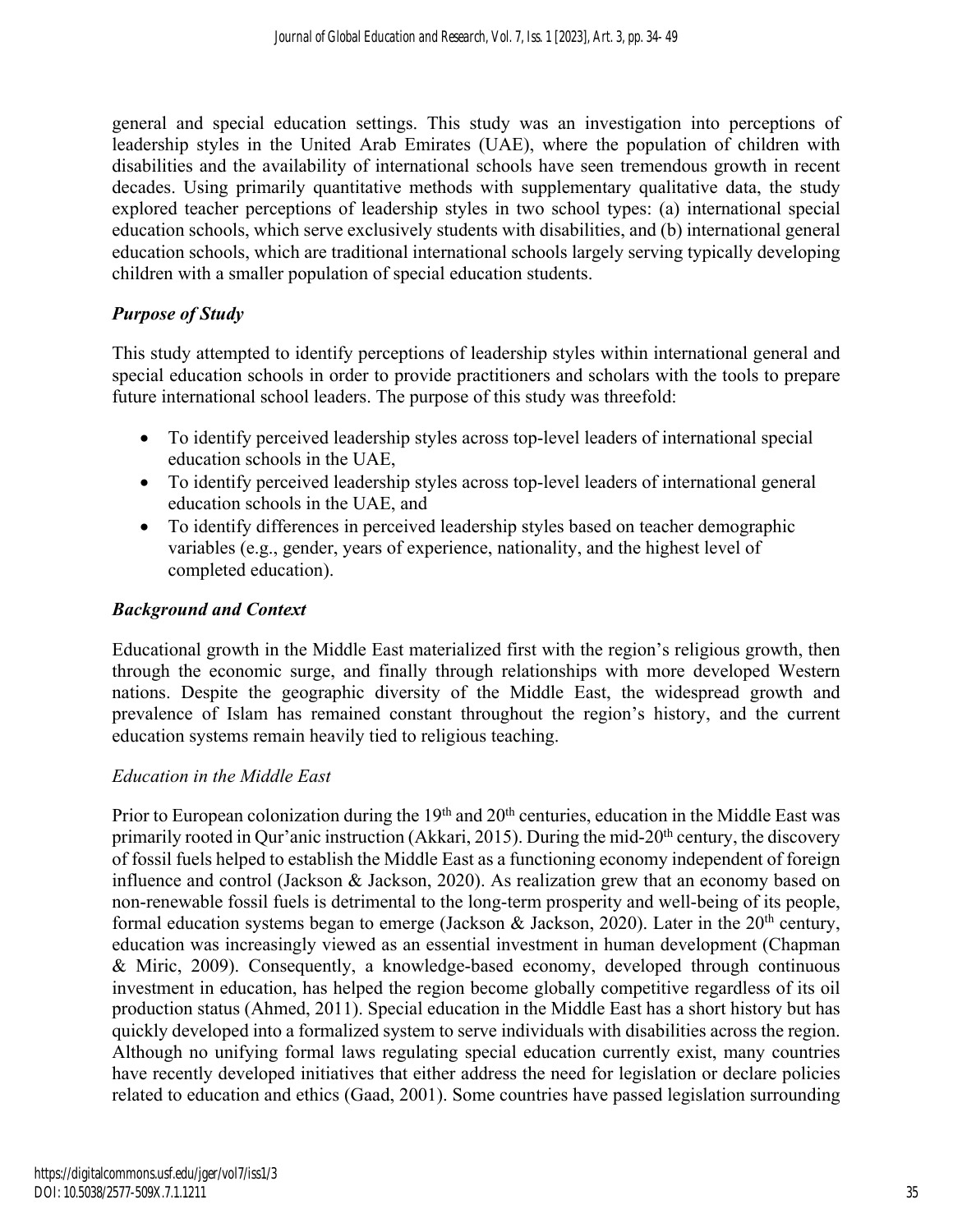the protection of this population, and others have mandated the equal access and enrollment in education (Gaad, 2001). Research on special education in the Middle East has recently heavily focused on inclusion, access to educational resources, and changing societal views toward individuals with disabilities (Alghazo & Gaad, 2004; Bataineh & Alsagheer, 2012; Bradshaw, 2009).

# *Education in the UAE*

Education in the UAE developed through four phases that closely mirror the history of education in the Middle East region but in a more condensed timespan (Jackson & Jackson, 2020). Moving from small, community-like circles of Qur'anic instruction to semi-organized, informal classrooms to a formal, gender-segregated education system, the current UAE education system and curriculum were modeled after those in other countries including America and Finland as a way to establish international recognition of their education system (Ahmed, 2011). Special education in the UAE is a recent phenomenon that followed the passage of legislation that outlined certain protections for individuals with disabilities, who are referred to as *People of Determination*. Although children are being increasingly served in the general education environment (in government, private, and international schools), a large percentage of students with disabilities continue to be served in separate schools or clinical centers depending on the depth of their needs. Given the increasing number of students with disabilities, schools in the UAE are tasked with providing educational services in settings of relative restrictiveness based on the children's developmental level. Nonetheless, several challenges remain that limit access to special education services, including a lack of financial resources, a persisting social stigma, a lack of prevalence data, a lack of qualified teachers, and a clash between the individualized nature of special education with the collectivist culture of the UAE. Although the UAE has made significant strides in providing an opportunity for all children with disabilities to receive an education, especially through the passage of formal legislation and outlined educational protections and provisions (UAE Government, 2021), further reform is needed to ensure access to inclusion settings in all school environments (e.g., government, private, and international schools).

## *Special Education Service Delivery*

Historically in the Middle East, students with disabilities were excluded from general education settings. However, changes in legislation and shifts in the social mindset of the nation have changed the predominant, separate service-delivery model for exceptional students to inclusion with the general education population (UAE Government, 2021). Notwithstanding, there are students whose needs exceed what general education settings can provide and instead attend a school that serves only students with disabilities (Kauffman et al., 2018). The fundamental difference between these two setting types is the student population, which drives the differences in service delivery models and methods.

The first type of school exclusively serves special education students, who are taught in smaller classes using individualized curriculum and close leader supervision. The second type of school primarily serves typically developing students with a small percentage of special education students, which is typically referred to as a traditional school but is referred to as a general education school for clearer delineation and comparison to special education for the purposes of the present study. These differences in school types result in differences in staffing patterns,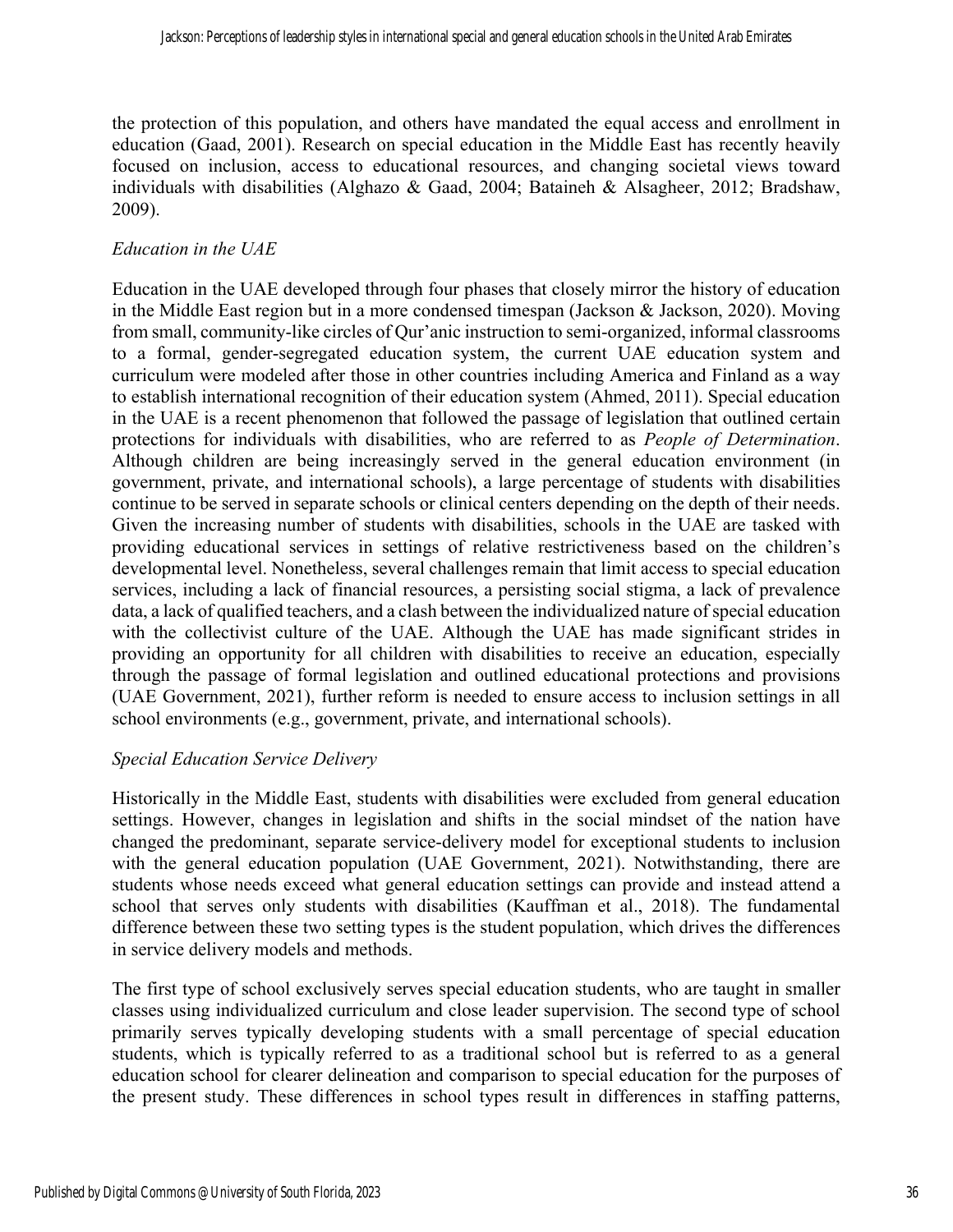leadership structures, curriculum, pedagogical techniques, behavior management, and classroom organization. In the UAE, these two school types are offered by private, international, and government (public or local) schools. Government schools are only available to Emirati national students and are funded by the government. Private schools are available to any student (national or expatriate), are funded by student tuition, and are largely separated by educational focus or nationality. International schools are also available to any student (national or expatriate), are funded by student tuition, and often utilize English-centered curriculum. These schools often serve a multinational student population by a multinational staff and are operated by an independent governance organization.

In the present study, the research sites were international schools in nature based on the international, English-focused curriculum, multinational student population, and independent governance (Hayden & Thompson, 2008). Although the schools were overseen by local educational agencies, they operated outside of the realm of a traditional government (public) school by following their own curriculum under independent governing structures (e.g., executive leadership team or board of trustees), as is common with international schools (Hayden & Thompson, 2008). The international special education schools served only students with disabilities using individualized small group instruction, while the international general education schools served primarily typically developing students with a smaller percentage of atypically developing students.

## **Literature Review**

The post-industrial view of leadership (Rost, 1991) reflects changes that are a culmination of the efforts of leadership scholars, including Bass (1999), Burns (1978), and Foster (1989); and focuses on including all individuals in a collaborative, respectful manner; and places imminent value on relationships. Transformational leadership has emerged over recent decades as an embodiment of relational leadership that incorporates notions of coaching, supporting individuals, and exemplifying the accomplishment of organizational goals (Bass, 1999; Foster, 1989).

## *Transformational Leadership*

Bass (1985) described transformational leadership by attaching measurable terms and concepts based on how leadership influences followers' motivation and performance. Transformational leaders often attempt to connect followers' sense of identity and individual goals to the mission and values of the organization, while also using their knowledge of followers' strengths and weaknesses to assign appropriate tasks and duties (Foster, 1989). Although Bass (1985) also asserted that a leader could display traits of both transformational and transactional leadership simultaneously, he described the differences between both styles in considerable detail.

Bass (1985) described four elements of transformational leaders to better understand specific behaviors and traits that align with this leadership style:

• Individualized consideration: Transformational leaders utilize individualized consideration, listen to followers' concerns, and provide empathy to build trusting relationships. They maintain open lines of communication and celebrate individual growth and successes.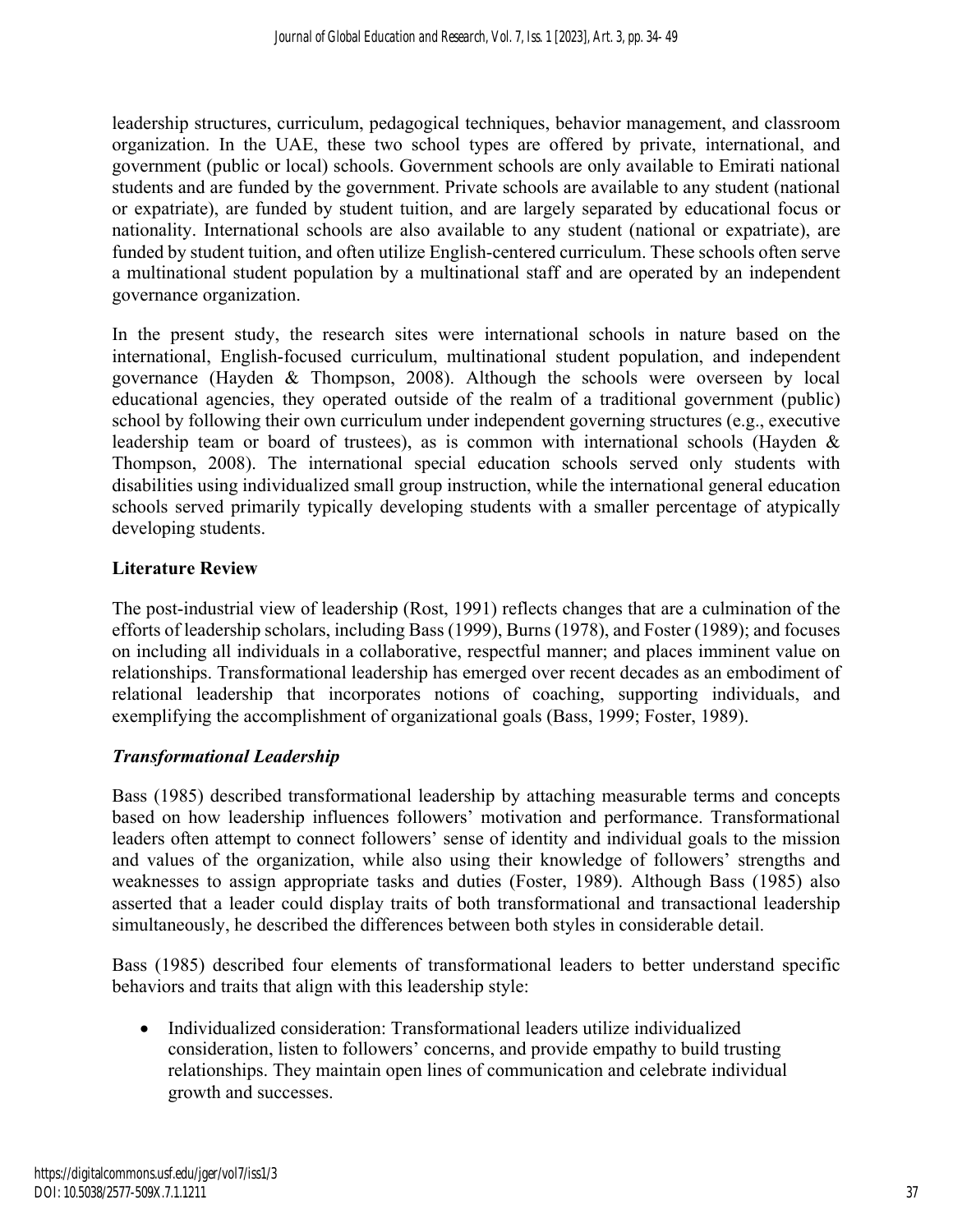- Intellectual stimulation: Transformational leaders employ intellectual stimulation by encouraging new ideas, challenging followers' assumptions, inspiring intellectual risktaking, and fostering independence among their followers.
- Inspirational motivation: To develop employee skills, transformational leaders develop inspirational motivation by supporting and engaging with their staff, focusing on future goals, and providing meaning for current tasks.
- Idealized influence: Transformational leaders serve as an idealized influence and act as a role model of ethical behavior to gain respect and trust. Transformational leaders are seen to earn respect by exemplifying high moral values as organizational challenges and struggles arise.

# *Transactional Leadership*

Transactional leaders are often thought to resemble the industrial view of managers since they are focused on completing tasks, emphasizing staff obedience, increasing organizational efficiency, and maximizing profit (Foster, 1989). They are also inclined to utilize extrinsic motivation techniques, especially rewards and punishments, to motivate employees to achieve organizational objectives and goals (Bass, 1999). As task-oriented and directive individuals, transactional leaders tend to exchange tangible rewards for employees' work and loyalty, rather than appealing to higher-level, intrinsic, intellectual needs. Transactional leaders may view employees as incompetent and self-centered (Kowalski, 2013). Transactional leaders are also likely to engage in management by exception, a concept that describes individual propensity to maintain the status quo and intervene via corrective action when subordinates do not achieve expected performance levels (Bass, 1999).

## *Passive-Avoidant Leadership*

Passive-avoidant leadership style is characterized by the active avoidance of decision making and involvement in a leadership role, so these individuals tend to complete organizational tasks and work without interacting with employees or responding to concerns (Bass, 1999). Leaders who exhibit passive-avoidant leadership tend to shy away from making decisions and responding to urgent matters, and ultimately refrain from maintaining an active presence in the organization. These individuals often engage in a very hands-off approach and choose to have relatively little interaction with staff in favor of completing tasks instead (Bass, 1999). Leaders who engage in passive-avoidant leadership will not seek or create professional development opportunities for staff or provide rewards when they achieve organizational goals but will instead avoid confrontation and interaction with staff.

# *Leadership in the UAE*

Many elements of transformational leadership, such as inspiring a shared vision, are relevant and consistent with the collectivist nature of Emirati culture. However, other factors appear to be more in line with transactional leadership (Litz & Scott, 2016). Litz and Scott's (2016) findings suggest that while transformational leadership is a promising model of leadership, transactional leadership style is more prevalent among Emirati principals. However, these findings shed light on the influence of the vast number of expatriate teachers which may contribute to cultural differences in perceptions of behavior (Litz & Scott, 2016). Consequently, these findings may not be fully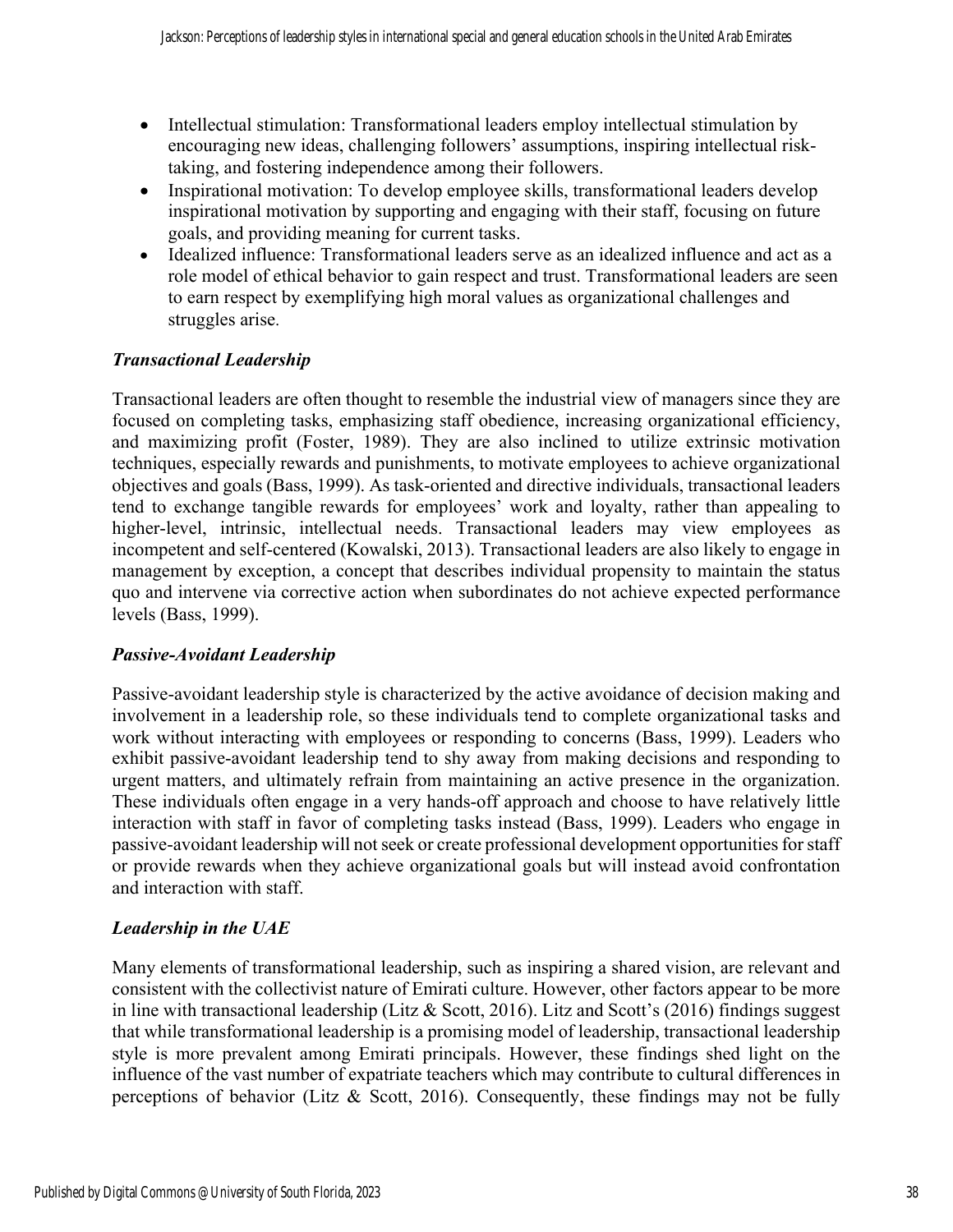reflective of leadership perceptions in international schools due to the cultural discrepancies between Emirati government and expatriate international school leaders. Further research findings have identified discrepancies between teacher perceptions and principal self-perceptions in relational elements of leadership, including demand reconciliation and role assumption, as well as transactional elements, including production emphasis (Al-Shaibani, 2000). Further, these findings exposed differences in teacher perceptions of leadership based on the education and training level of principals. In particular, UAE principals with higher levels of training were perceived as being more tolerant of uncertainty, which suggests differences in relational elements of leadership based on school leader education level (Al-Shaibani, 2000). Although this body of literature does not focus exclusively on prevalent leadership styles, the findings regarding the disparities between teacher perceptions and self-perceptions provide valuable context for leadership in UAE schools.

Other studies suggest that attempts to incorporate relevant values into leadership curriculum at the university level in the UAE, including Middle Eastern cultural values and Islamic teachings, have been largely unsuccessful (El-Kaleh, 2019). As a result, many leadership programs in the fields of management and education continue to be heavily influenced by Western models of leadership (El-Kaleh, 2019). With UAE leaders being trained in university programs based largely on Western ideals, leadership within UAE organizations in management and education may consequently resemble Western philosophies. Given the diversity of the UAE's population and Western influence in the country's origins, other studies have explored the role of cultural intelligence in leadership styles of UAE school leaders. These findings suggest that cultural intelligence, which purportedly improves an individual's ability to interact with people in other cultures, influences the school leaders' abilities to adapt their leadership styles to diverse school settings (Aldhaheri, 2017). In schools as diverse as UAE international schools, school leaders' abilities to adapt and lead a multicultural staff prove to be beneficial.

## **Methods**

A causal-comparative research design using survey methods was used since the primary goal of the study centered on identifying the cause of differences that may exist in leadership behaviors between two groups of individuals (Fraenkel et al., 2015). The variables of interest included the independent variable, or differing factor (i.e., international general education school or international special education school) with the dependent variable being leadership style (i.e., transformational, transactional, and passive-avoidant). The teacher demographic variables in the current study included the following: (a) highest level of completed education; (b) total years of experience in the education field; (b) total years of experience in current position; (d) total years of experience working with designated leader; (e) nationality; and (f) gender.

## *Sampling*

Purposive sampling was used to identify research sites based on criteria for both research sites (schools) and participants (teachers). The research site criteria were set based on location, school type, governance, leadership structure, student population, and staff population. The participant criteria were set based on placement at one of the research sites and role within the school. The broader population included any teacher employed at an international general or international special education school in the UAE in the Middle East, and the study's sample included the teachers of four international special education schools and four international general education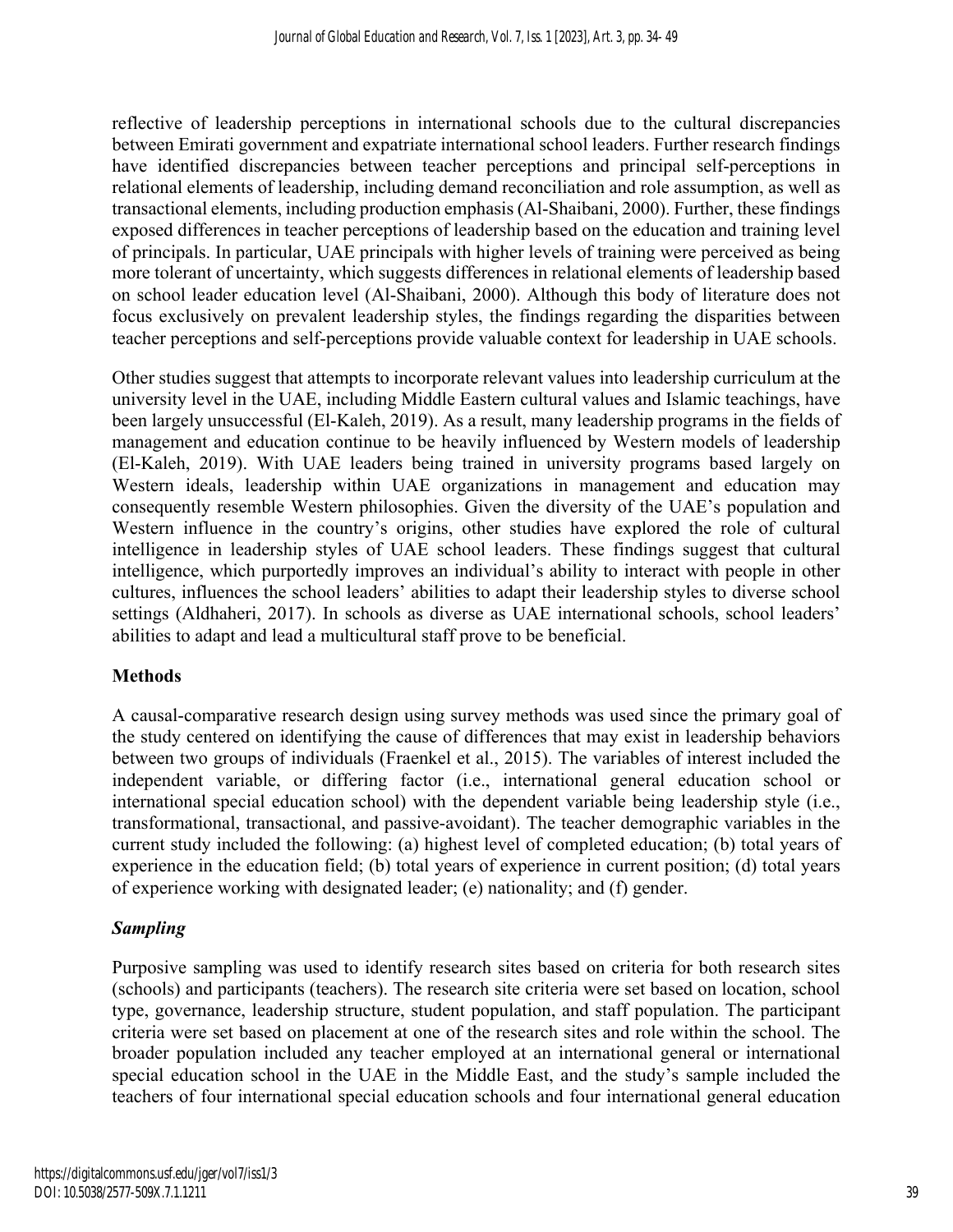schools in four UAE cities (Abu Dhabi, Dubai, Fujairah, and Al Ain). All eight schools were recruited utilizing the same recruitment methods, by contacting top-level school leaders directly or the front office staff.

#### *Instrument and Data Collection*

Avolio and Bass (2004) developed the Multifactor Leadership Questionnaire (MLQ) to identify and measure behaviors aligned with transformational, transactional, and passive-avoidant leadership. The most recent iteration, the 5X-Short Rater Form containing 45 items addressing nine subscales on a Likert scale (Likert, 1932), was used in the current study (Avolio & Bass, 2004) paired with additional demographic items. Of the nine subscales, five align with transformational leadership: inspirational motivation, idealized influence (attribute), idealized influence (behavior), intellectual stimulation, and individualized consideration. Two subscales align with transactional leadership: contingent reward and management by exception (active). Two subscales align with passive-avoidant leadership: management by exception (passive) and laissezfaire. The instrument was administered in both English and Arabic upon completion of backtranslation procedures to ensure consistency of meaning. The Arabic translation was provided by Alsayed et al. (2012), who translated, administered, and validated the instrument in Palestine. The instrument also contained two open-ended questions concerning school leaders' perceived strengths and areas of improvement. The instrument was disseminated via top-level school leaders to protect teacher anonymity. Participants received three emails over a four-week period to complete the online survey.

#### *Data Analysis*

Utilizing the scoring procedures set forth in the MLQ manual, the author produced the means for each subscale and then compared them to the 50<sup>th</sup> percentile benchmark norm provided by Avolio & Bass (2004). Data preparation included visual inspection of the data, coding, and collapsing of variables into sufficient subgroups and eliminating blank or excessively incomplete responses. Two Little's Missing Completely at Random tests were performed on the initial and usable samples, both of which confirmed the missing data were missing completely at random (Field, 2017). Data analysis also included assumptions testing, frequencies of demographic characteristics of the sample, descriptive statistics, and hierarchical linear modeling. Hierarchical linear modeling was used to determine if statistically significant differences existed between the eight school sites for each leadership style score while controlling for teacher variables and taking school type into account (Field, 2017). The open-ended data were reviewed deductively, organized by the nine categories (represented by the nine MLQ subscales), and sorted by school. The sorted data was then reviewed by individual category across each of the four schools within the two school types, and finally reviewed by individual category across the two school types to better understand overall consistencies and inconsistencies in school type. A total of 218 usable responses were collected (101 respondents at the international special education schools and 117 respondents at the international general education schools), providing an overall response rate of 42%. Table 1 presents the demographic characteristics of the sample, disaggregated by school type.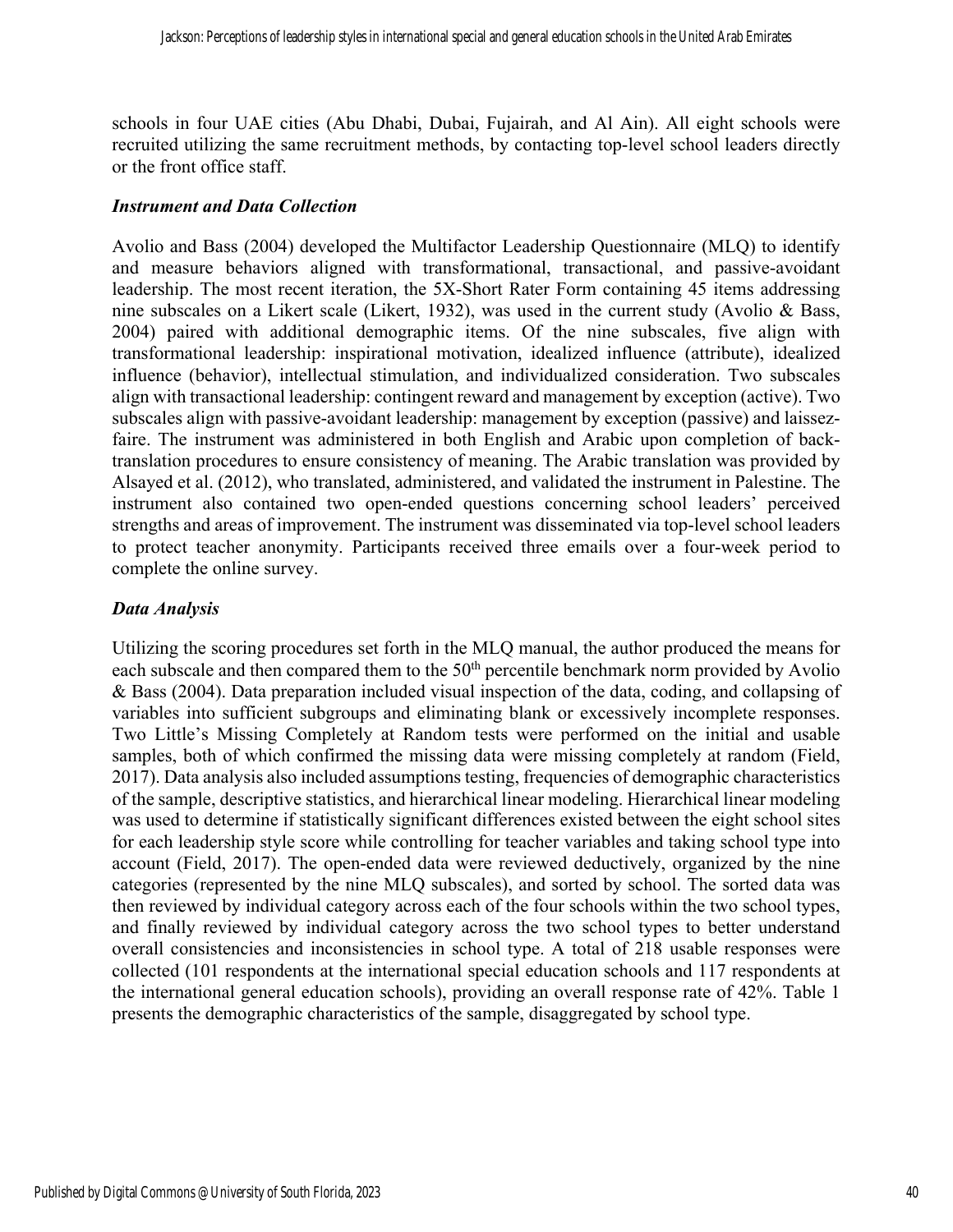|                                                        | <b>Special Education</b><br><b>General Education</b><br><b>Schools</b><br><b>Schools</b> |                |                  |                | Overall        |                |
|--------------------------------------------------------|------------------------------------------------------------------------------------------|----------------|------------------|----------------|----------------|----------------|
|                                                        |                                                                                          |                |                  |                |                |                |
| Variable                                               | n                                                                                        | %              | $\boldsymbol{n}$ | %              | n              | %              |
| Gender                                                 |                                                                                          |                |                  |                |                |                |
| Male                                                   | 26                                                                                       | 26             | 36               | 31             | 62             | 28             |
| Female                                                 | 75                                                                                       | 74             | 81               | 69             | 156            | 72             |
| Highest level of completed education                   |                                                                                          |                |                  |                |                |                |
| Bachelor's degree                                      | 31                                                                                       | 31             | 58               | 50             | 89             | 41             |
| Some graduate coursework/currently enrolled in program | 24                                                                                       | 24             | 13               | 11             | 37             | 17             |
| Graduate degree                                        | 46                                                                                       | 46             | 46               | 39             | 92             | 42             |
| Total years of experience in education                 |                                                                                          |                |                  |                |                |                |
| $0-3$ years                                            | 20                                                                                       | 20             | 11               | 9              | 31             | 14             |
| 4-5 years                                              | 16                                                                                       | 16             | 12               | 10             | 28             | 13             |
| 6-7 years                                              | 27                                                                                       | 27             | 15               | 13             | 42             | 19             |
| 8 or more years                                        | 38                                                                                       | 38             | 79               | 68             | 117            | 54             |
| Total years of experience in current position          |                                                                                          |                |                  |                |                |                |
| $0-2$ years                                            | 41                                                                                       | 41             | 50               | 43             | 91             | 42             |
| 3-4 years                                              | 29                                                                                       | 29             | 18               | 15             | 47             | 22             |
| 5 or more years                                        | 21                                                                                       | 21             | 48               | 41             | 79             | 36             |
| Total years working with the designated school leader  |                                                                                          |                |                  |                |                |                |
| $0-2$ years                                            | 42                                                                                       | 42             | 82               | 70             | 124            | 57             |
| 3-4 years                                              | 31                                                                                       | 31             | 29               | 25             | 60             | 28             |
| 5 or more years                                        | 28                                                                                       | 28             | 6                | 5              | 34             | 16             |
| Nationality                                            |                                                                                          |                |                  |                |                |                |
| UK (England, Ireland)                                  | 7                                                                                        | 7              | 8                | 7              | 15             | 7              |
| Europe (Spain, Greece, Romania)                        | 3                                                                                        | $\overline{3}$ | 6                | 5              | 9              | $\overline{4}$ |
| South Asia (India, Sri Lanka, Pakistan)                | 15                                                                                       | 15             | 11               | 9              | 26             | 12             |
| Philippines                                            | 8                                                                                        | 8              | 15               | 13             | 23             | 11             |
| Middle East and Africa                                 | 32                                                                                       | 32             | 54               | 37             | 86             | 39             |
| North America (USA, Canada)                            | 36                                                                                       | 36             | 21               | 18             | 57             | 26             |
| Central and South America (Honduras, Mexico)           | $\theta$                                                                                 | $\mathbf{0}$   | $\overline{2}$   | $\overline{2}$ | $\overline{2}$ | 1              |
| Total                                                  | 101                                                                                      |                | 117              |                | 218            |                |

#### **Table 1.** Demographic Characteristics of Survey Respondents

## *Open-Ended Question Analysis*

To analyze data obtained from the two open-ended questions, categorizing strategies were used, including coding and thematic analysis. A deductive coding frame aligned to the MLQ survey items was used (Avolio & Bass, 2004), based on the three leadership styles included as dependent variables. The nine categories included the nine MLQ subscales of the quantitative survey items. Categorical coding matrices were used to sort the open-ended qualitative data according to leadership style and corresponding traits based on the study's theoretical framework, which included the pre-existing MLQ subscale categories (Maxwell, 2013). Open-ended data from the first question regarding leader strengths contributed to the enhanced understanding of quantitative data to support the notion of prevalent leadership styles, while open-ended data from the second question regarding leader areas of improvement contributed by comparing the descriptive data with instrument responses for consistency of ratings. The coding and categorizing strategies were used to generate common themes and discrepancies to better understand teacher perceptions of leadership across two school types.

## **Results**

The following sections present the study results, aggregated by school type.

## *International Special Education Schools*

Based on teacher perceptions, three of the four international *special* education school leaders aligned with transformational leadership style, based the highest score from the teacher surveys,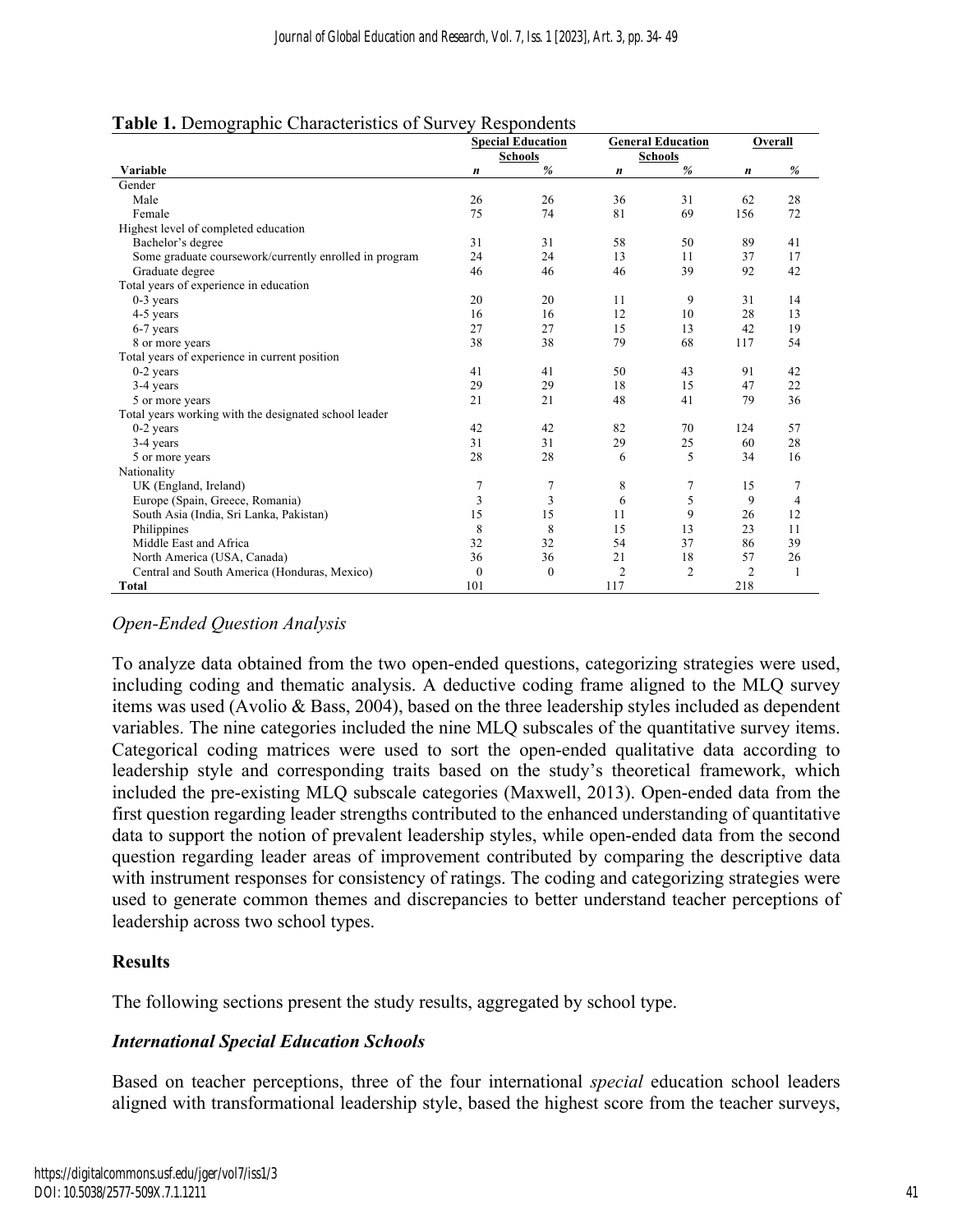with a mean of 3.02 out of a possible 4. The same three school leaders received the second highest ranking in transactional leadership with a mean score of 2.86. The fourth school leader mainly aligned with transactional leadership style (3.09) and received the second highest score in transformational leadership (2.92). All four school leaders received the lowest ranking in passiveavoidant leadership with a mean score of .79. Three school leaders received the highest scores for the inspirational motivation subscale under transformational leadership, and the fourth school leader received the highest score for the contingent reward subscale under transactional leadership. All four special education school leaders received the lowest scores for the laissez-faire subscale under passive-avoidant leadership.

#### *Open-Ended Data*

Based on both the qualitative and quantitative data, the results indicate that the special education teachers perceive their school leaders as both transformational and transactional to varying degrees. Of the 101 special education schoolteachers, 35 (35%) provided responses to the openended questions. It is worth noting, however, that the special education teacher sample did not provide descriptive data related to individualized consideration or intellectual stimulation. Paired with the low scores for these subscales, these data collectively may indicate the related traits are areas of improvement for the special education school leaders. School leaders were frequently perceived as being approachable, kind, goal-driven, and inspiring. School leaders were praised for motivating teachers to achieve school goals and focusing on student needs. Approximately half of the responses that aligned to transformational leadership included a description of the school leaders being enthusiastic and motivating, and one respondent described their school leader as being "dedicated to the mission of the establishment." Both the high scores of the quantitative data and the descriptive data indicate these traits and behaviors may be areas of strength of the special education school leaders. Further, school leaders were perceived in ways that aligned with transactional leadership to varying degrees. Specifically, some respondents felt school leaders provided recognition and rewards for their achievements, while others felt this was an area of improvement. School leaders were also perceived in ways that aligned with low levels of passiveavoidant leadership, including quick and responsive decision-making as well as attending to issues when they arose rather than avoiding problems.

#### *International General Education Schools*

Based on teacher perceptions, the four international *general* education school leaders aligned with transformational leadership style, based the highest score from the teacher surveys, with a mean of 3.26 out of a possible 4. The school leaders received the second highest ranking in transactional leadership with a mean of 2.83 and the lowest ranking in passive-avoidant leadership with a mean of .67. The school leaders received the highest scores for the inspirational motivation subscale under transformational leadership. All four general education school leaders received the lowest scores for the laissez-faire subscale under passive-avoidant leadership.

#### *Open-Ended Data*

Of the 117 general education schoolteachers, 83 (71%) of them provided responses to the openended questions. The researcher discovered that general education teachers perceived strengths in similar ways as special education teachers and in ways that aligned with transformational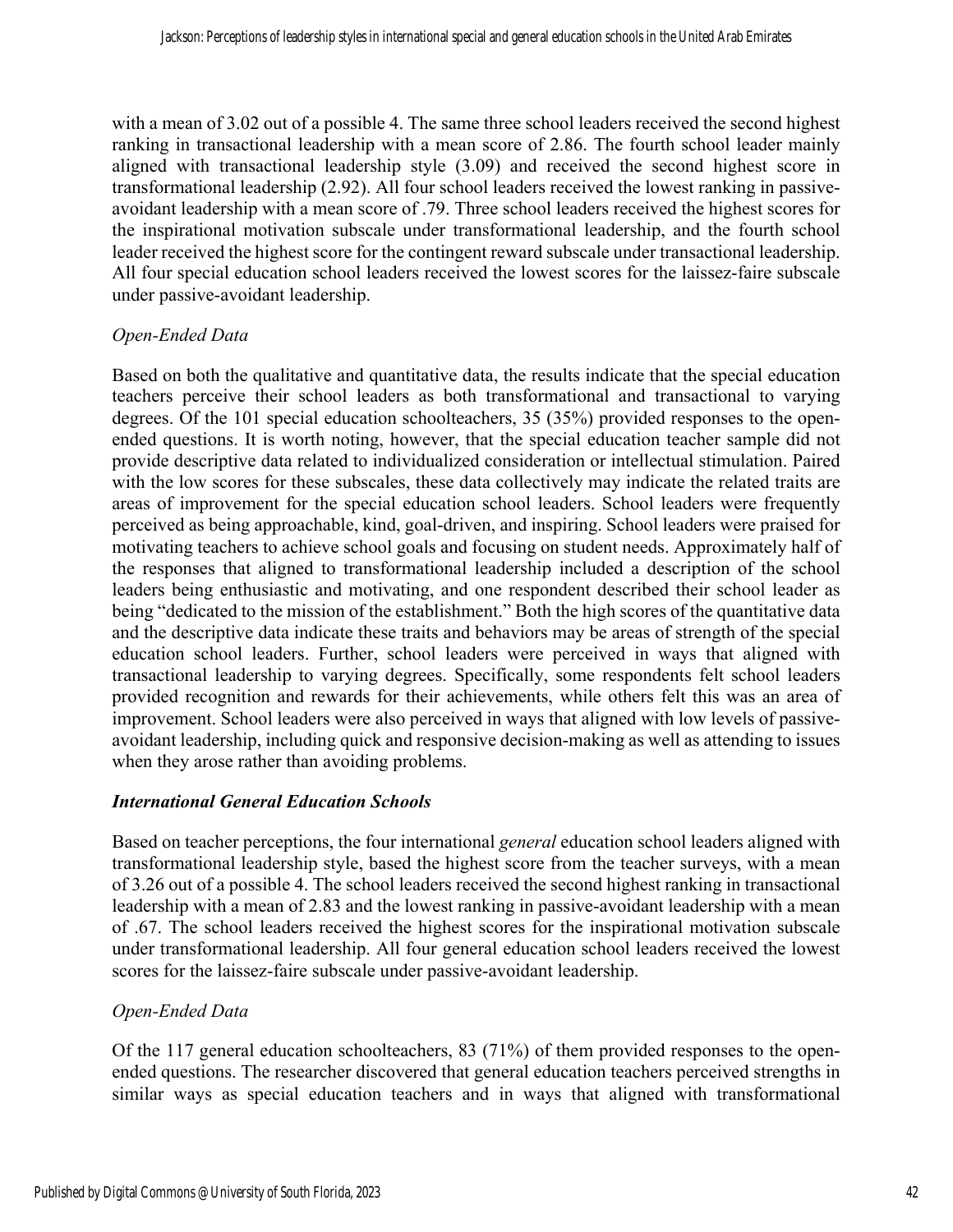leadership largely surrounding personality traits. School leaders were frequently perceived as being approachable, kind, goal-focused, and motivating and were praised for providing opportunities for professional growth and treating teachers as individuals. One respondent described their school leader as *working relentlessly for the good of the students* and referred to them as *a visionary*. Another respondent described their school leader as, "the type of leader that makes you want to work hard and go the extra mile." School leaders were praised for giving feedback in a constructive manner, and one respondent stated their school leader "gives [their] talent and passion a chance to be utilized." Further, school leaders were perceived in ways that aligned with transactional leadership. Specifically, some respondents felt school leaders celebrated their achievements. School leaders were also perceived in ways that aligned with low levels of passive-avoidant leadership, including quick and fair decision-making.

## *Both School Types*

Across all eight schools (and both school types), teachers perceived consistent strengths in both the quantitative and qualitative data. Under transformational leadership, inspirational motivation, idealized influence (attribute), and idealized influence (behavior) produced the highest means among the transformational subscales, while individualized consideration and intellectual stimulation produced the lowest. Under transactional leadership, contingent reward produced the highest score, and management by exception (active) produced the lowest score. Under passiveavoidant leadership, management by exception (passive) produced the highest score, and laissezfaire produced the lowest score. The open-ended data related to idealized influence (attribute), idealized influence (behavior), and inspirational motivation were highly similar across both school types. Given that these three subscales produced the highest scores across both school types (and all eight schools), these supplementary data paired with the quantitative data suggest these are areas of strength for the school leaders. Further, the open-ended data related to intellectual stimulation and individualized consideration were only relevant to the general education teacher sample, despite the fact that these two subscales produced the lowest scores across both school types. However, the qualitative data may suggest areas of improvement for the special education schools in particular. Statistical significance was found between school type (i.e., international special or general education school) and transformational leadership style. Regardless of education level, special education schoolteachers perceived their school leaders as slightly less transformational than general education teachers. However, general education schoolteachers' perceptions of transformational leadership were influenced by their education level. General education schoolteachers with some graduate coursework perceived their school leaders as more transformational than those with a bachelor's degree, and general education schoolteachers with a graduate degree perceived their school leaders as less transformational than those with some graduate coursework  $(p = .013)$ .

Statistical significance was also found between school type and transactional leadership style. Teachers at general education schools with a bachelor's degree or some graduate coursework perceived their school leaders as more transactional than teachers at general education schools with a graduate degree as well as teachers at special education schools, regardless of their degree status. Thus, school type influenced perceptions of higher transactional leadership in the general education schools for those with a non-graduate degree or coursework. However, school type did not have an influence for special education schoolteachers. Last, statistical significance was found in perceptions of passive-avoidant leadership and school type between teachers with two years of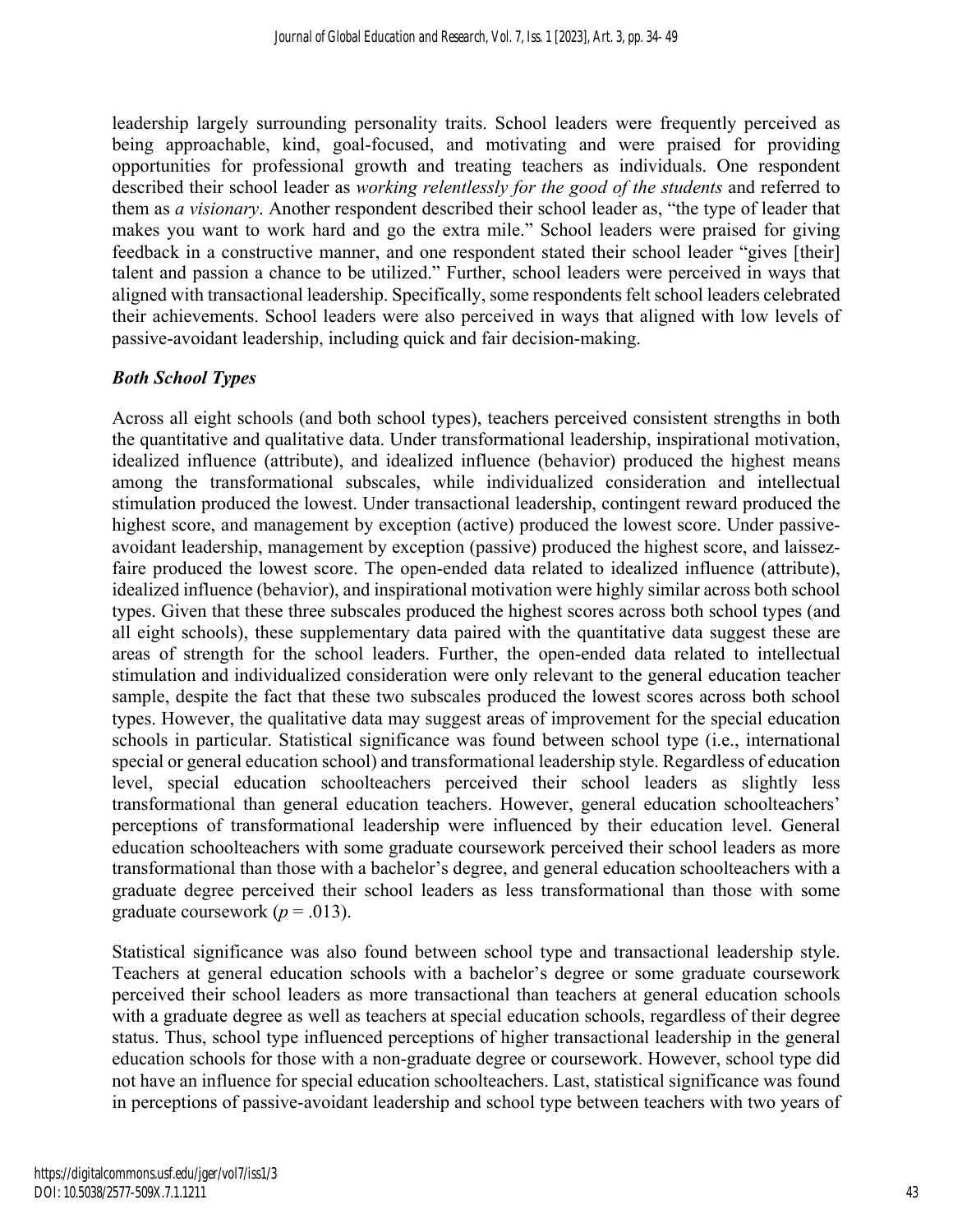experience with the school leader. Specifically, general education schoolteachers who had two years or five or more years of experience with the school leader perceived their school leaders as more passive-avoidant than special education schoolteachers with the same amount of experience with the school leader. In sum, general education schoolteachers perceived their school leaders as exhibiting more passive-avoidant leadership as the years of experience with the school leader increased, while special education schoolteachers perceived their school leaders as exhibiting less passive-avoidant leadership as the years of experience with the school leader increased. Table 2 presents the results of the hierarchical linear modeling.

| <b>I ADIC 2.</b> HICTAICHAI LIIICAI IVIOUCI INCSUITS<br><b>Effect</b> | <b>Transformational</b> | <b>Transactional</b> | <b>Passive-Avoidant</b> |  |
|-----------------------------------------------------------------------|-------------------------|----------------------|-------------------------|--|
| <b>Fixed effects</b>                                                  |                         |                      |                         |  |
| Intercept                                                             | 3.09(.06)               | 2.79(0.09)           | .81(.11)                |  |
| Gender                                                                |                         |                      |                         |  |
| Female                                                                | $-14(0.09)$             | $-.11(.09)$          | .02(0.10)               |  |
| Nationality                                                           |                         |                      |                         |  |
| Middle East/Africa                                                    | .35(.10)                | $.32(.12)$ **        | .00(0.12)               |  |
| Europe                                                                | $.20(.11)$ *            | $.47(.15)$ **        | .16(0.16)               |  |
| Asia                                                                  | $.30(.14)$ **           | $.65(.14)$ ***       | $-.00(.15)$             |  |
| <b>Education Level</b>                                                |                         |                      |                         |  |
| Some graduate                                                         | $-.09(.12)$             | $-.07(.12)$          | .06(0.13)               |  |
| Grad degree                                                           | $-.06(.10)$             | $-.12(.10)$          | .09(0.11)               |  |
| Years in Education                                                    |                         |                      |                         |  |
| $6-10$ years                                                          | $.22(.11)*$             | $.28(.11)$ **        | $-.06(.13)$             |  |
| 11 or more years                                                      | .14(.12)                | .05(0.12)            | $-.09(.14)$             |  |
| Years in Position                                                     |                         |                      |                         |  |
| 2-3 years                                                             | .05(.14)                | $-17(0.14)$          | .23(.16)                |  |
| 4-5 years                                                             | $-.10(.14)$             | $-.31(.15)$ *        | .30(.17)                |  |
| 6 or more years                                                       | $-.02(.13)$             | $-9.94e-4(0.14)$     | .27(.15)                |  |
| Years With Leader                                                     |                         |                      |                         |  |
| 2 years                                                               | $-14(0.13)$             | $-11(14)$            | $-19(0.16)$             |  |
| 3-4 years                                                             | $-.12(.13)$             | $-.07(.14)$          | $-.21(.15)$             |  |
| 5 or more years                                                       | $-.12(.15)$             | $-.08(.15)$          | .12(.19)                |  |
| Education Level * School Type                                         |                         |                      |                         |  |
| Some grads work *Gen. Ed.                                             | .28(.24)                | .27(.24)             |                         |  |
| Grad degree * Gen. Ed.                                                | $-.31(.17)$             | $-.32(.18)$ *        |                         |  |
| Years With Leader * School Type                                       |                         |                      |                         |  |
| 2 years * Gen. Ed.                                                    |                         |                      | $.53(.25)$ *            |  |
| $3-4$ years $*$ Gen. Ed.                                              |                         |                      | .16(.25)                |  |
| 5 or more years * Gen. Ed.                                            |                         |                      | $1.13(.35)$ ***         |  |
| <b>Random</b> effects                                                 |                         |                      |                         |  |
| Variance Components                                                   | .00                     | .03                  | .06                     |  |
| Level 1 (School)                                                      | .30                     | .30                  | .37                     |  |
| <b>Goodness of fit</b>                                                |                         |                      |                         |  |
| $R$ squared – marginal                                                | .20                     | .25                  | .09                     |  |
| R squared – conditional                                               | .20                     | .31                  | .21                     |  |

*Note.* \*  $p < .05$ , \*\*  $p < .01$ , \*\*\*  $p < .001$ . Reference groups are Gender (Male), Nationality (North and Central America), Education Level (Bachelor's Degree), Years in Education (0-5 Years), Years in Position (0-1 Year), Years With Leader (0-1 Year), and School Type (Special Education School).

# *Teacher Variables*

Gender was found to have no statistically significant effect on teacher perceptions of leadership style, so no differences were found between male and female perceptions of leadership styles. Scholars concur that literature on gender and leadership perception is somewhat inconsistent, in that some previous research found no difference in perceived leadership style by males and females (Hardman, 2011; Walumbwa et al., 2004) while other research have found a difference by males and females (Maher, 1997; Jantzi & Leithwood, 1996; Luthar, 1996).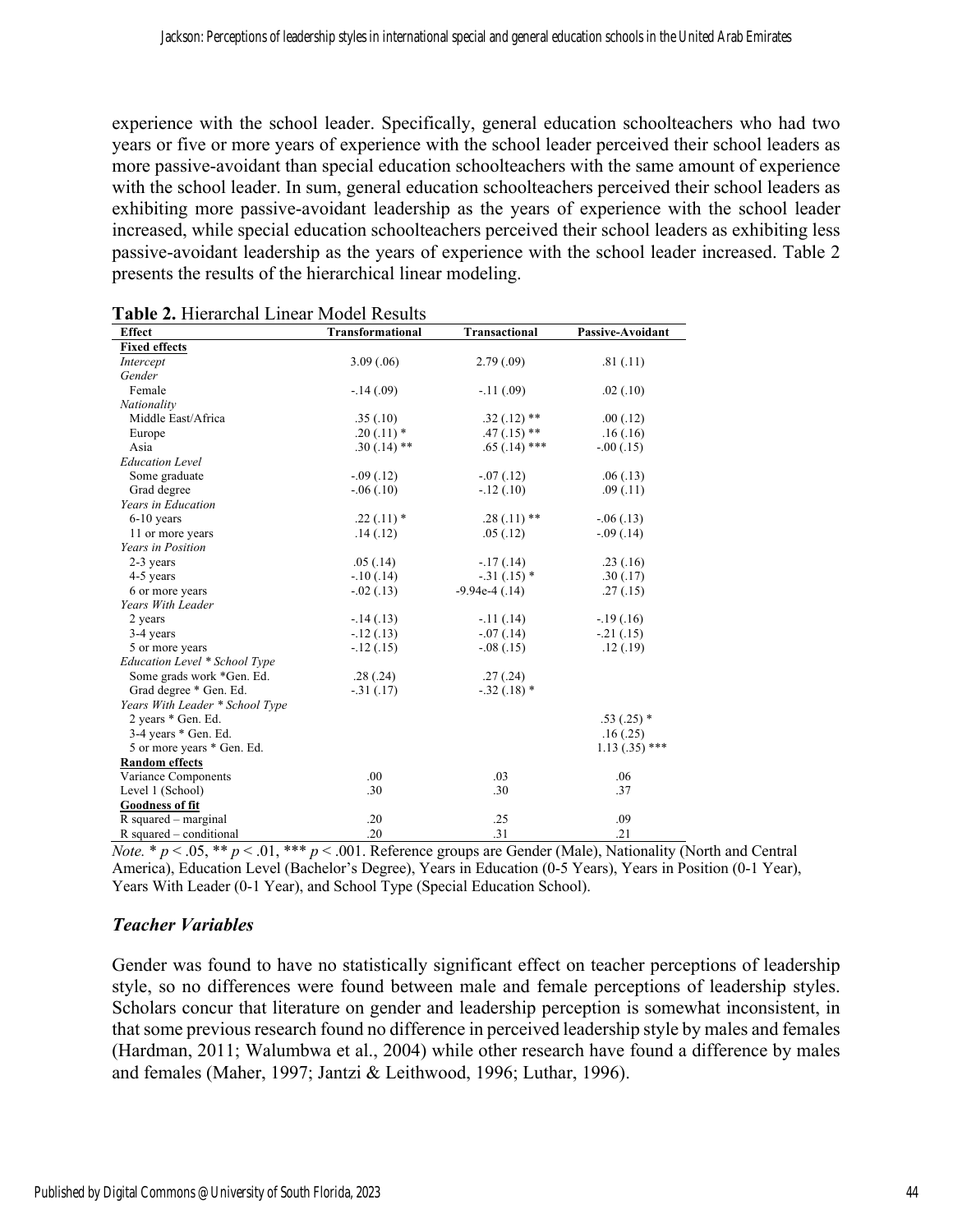Nationality was found to influence teacher perceptions of transformational and transactional leadership style. Teachers with a North or Central American nationality perceived their school leaders as less transactional than those with a Middle Eastern, African, European, or Asian nationality. Further, teachers with an Asian nationality perceived their school leaders as more transactional than those with a Middle Eastern nationality. These findings align with previous research which found that Middle Eastern respondents perceive leaders as more transactional than American respondents (Hakimi, 2005) as well as research that found differences between American and European employee perceptions of leadership (Navarro, 2005). In addition, teachers with a North or Central American nationality perceived their school leaders as less transformational than those with a European or Asian nationality. These findings regarding perceptions of transformational leadership are inconsistent with collectivist cultures and the associated preference for hierarchical structures aligned with transactional leadership (Baumeister, 2004; Makai, 2006). Collectivist cultures tend to respect hierarchical structures of power and authority through preference for power distance (Makai, 2006), which often aligns with managerial methods or transactional forms of leadership. Conversely, individualistic cultures tend to show preference for independence and individual growth over community development, which aligns more with transformational leadership.

Total years of experience in the education field was found to influence perceptions of transactional and transformational leadership across both school types. Teachers with 6-10 years of experience perceived their school leaders as more transactional and more transformational than teachers with 0-5 years of experience. Previous research has shown inconsistent findings regarding the influence of teacher years of experience on perceptions of leadership behaviors (Eddins, 2012; Hardman, 2011).

In addition, total years of experience in the current position was found to influence perceptions of transactional leadership across both school types. Teachers with 4-5 years of experience in their current position perceived their school leaders as less transactional than those with 0-1 years in their current position. This slightly contradicts previous findings that suggest more years of experience in the current position is related to more favorable perceptions of leadership. Specifically, previous research found that teachers with more years of experience in their current position perceive leaders more favorably or more aligned with transformational leadership style than teachers with fewer years in their current role (Eddins, 2012; Hardman, 2011).

Among the remaining teacher demographic variables, education level had no statistically significant effect on perceived leadership style after removing school type. This is inconsistent with previous research that found education level of followers/employees to serve as a predictor of perceived leadership styles (Barbuto et al., 2007; Ojode et al., 1999).

## *Limitations and Delimitations*

Delimitations based on the research design include lack of randomization, lack of manipulation of the independent variable, and reverse causation. Delimitations based on the data collection method include differences in school sizes, dissemination via school leaders, potential for biased responses, and dialectical differences in the Arabic translation. Limitations arose from data collection procedures and included timing with a global pandemic which may have influenced responses and response rates, including the discrepancies in response rates to the open-ended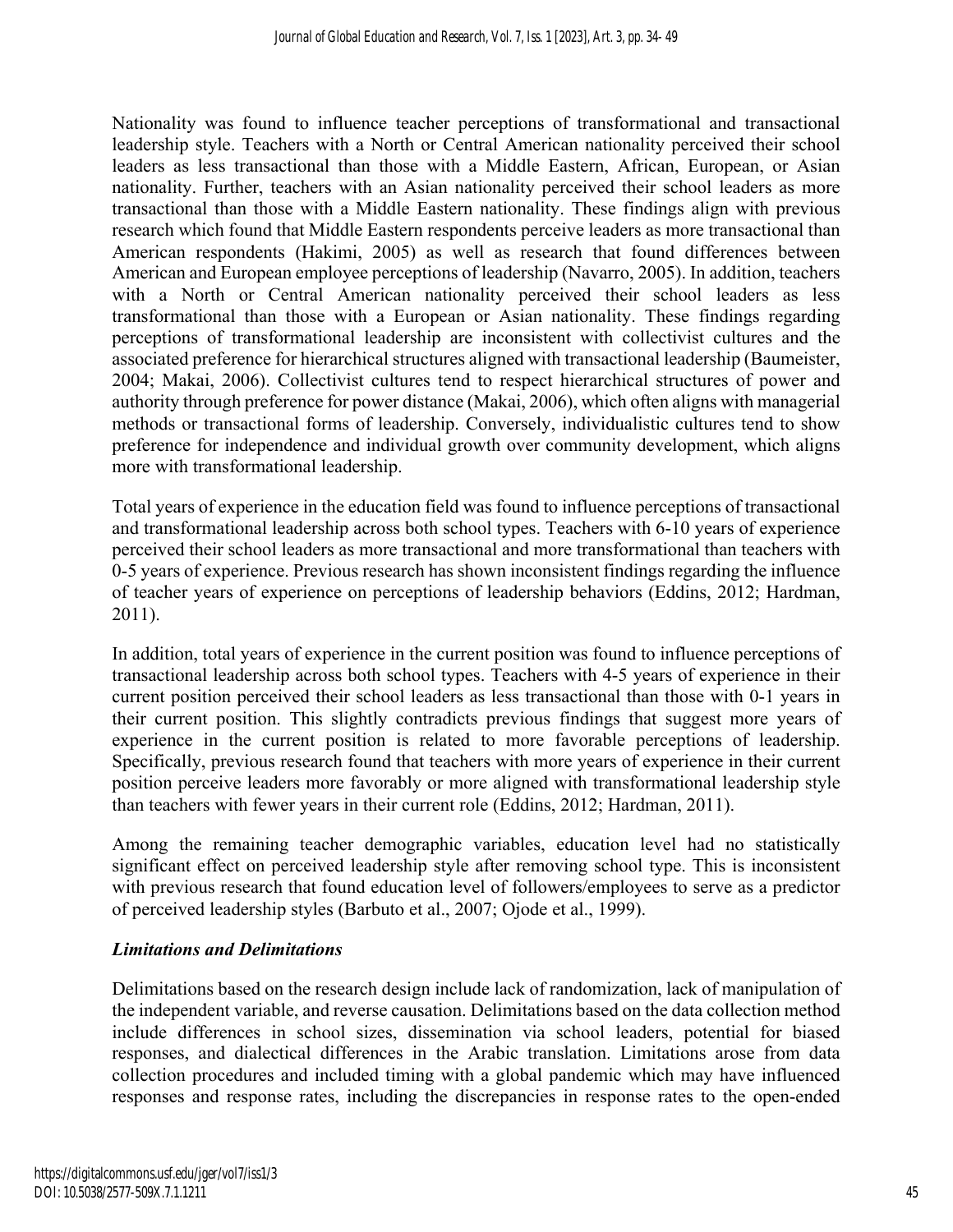questions by school type. Limitations arose from data analysis constrictions and included statistical constraints that influenced the nationality coding, which may not be reflective of cultural nuances within the geographic regions. Finally, limitations arose due to lower reliability scores in the context than Avolio & Bass (2004) reported, which may expose dialectical differences between the Arabic translation provided and the Emirati dialect of Arabic.

#### **Discussion and Conclusions**

Utilizing the Full-Range Leadership Model (Bass, 1985), the leadership styles of managers and leaders closely align with transactional and transformational styles, respectively, due to the nature of both task completion and employee development. Transformational and transactional leadership practices are not mutually exclusive, but rather complementary. However, teachers may not be able to clearly distinguish between the two practices. The results of the present study align with the findings of Hayden and Thompson (2008) and suggest that international school leaders' responsibilities span both managerial and leadership tasks and thus display behaviors that align with both transactional and transformational leadership. The results also align with previous research findings that suggest UAE school leaders engage in both transformational and transactional leadership to varying degrees as needed to fulfill the different roles leading a diverse teaching staff (Litz & Scott, 2016; Yaghi, 2017).

## *Recommendations for Research*

To address nationality as a teacher variable of interest, the researcher grouped nationality by geographic region and subsequently analyzed the findings in terms of nationality. A promising line of future inquiry may include grouping by culture rather than nationality to better understand the influence of both culture and nationality on perceptions of leadership behaviors. Dimensions of culture (Hofstede, 2011) may provide insight into the complexities of teacher perceptions based on culture rather than nationality alone. This may also help researchers better understand leadership in Arabic culture, which is a noted gap in the current literature.

Additionally, considering the potential for reverse causality, future research may utilize further qualitative research methods to explore the dynamics more deeply between teacher demographics and their perceptions of leadership. Specifically, future research may explore teacher perceptions of leadership based on their demographic factors, as it was not possible in the current study to dissect whether teachers perceive leadership differently based on their demographic variables, or if leaders treat teachers differently based on teacher variables.

Finally, in light of the limitations that potentially arose due to instrumentation, a promising line of inquiry may include the expansion of demographic variable options in the gender item to include an option not to disclose gender or options that include gender-fluid or non-binary. Other demographic variable options may include special education training level, religion, involvement in professional organizations, and total years working in the UAE or country of interest.

## *Recommendations for Practice*

Findings suggest that practitioners may consider administering the MLQ (Avolio & Bass, 2004) to teachers on an annual or semi-annual basis as a way to enhance their effectiveness by determining teachers' perceptions of their leadership. By utilizing the last nine items of the MLQ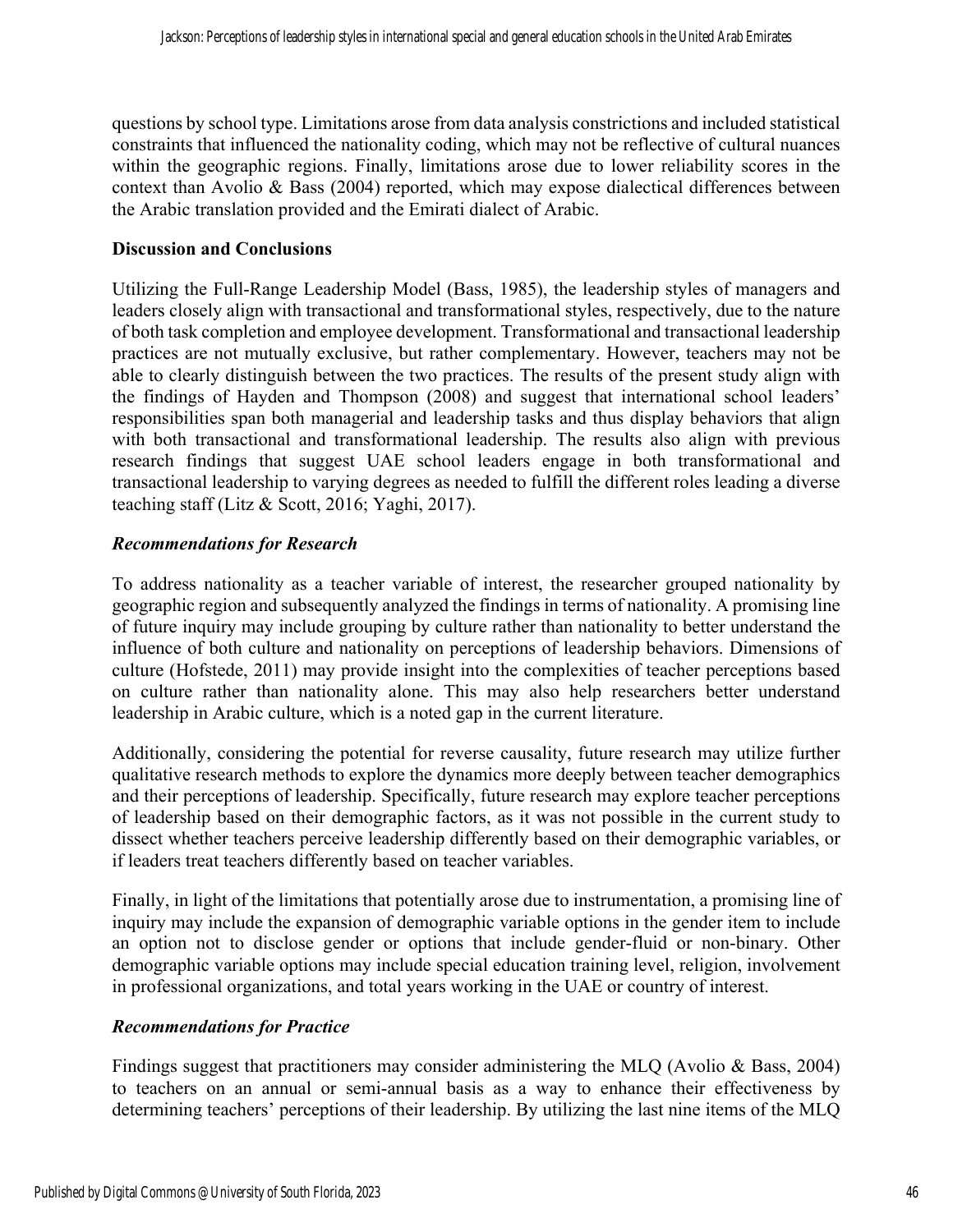(Avolio & Bass, 2004) that focus on leadership outcomes, school leaders would be able to ascertain teacher satisfaction with perceived leadership, which may help administrators assess, measure, and engage accordingly. School leaders with more knowledge and awareness of their perceived leadership may be more successful in improving or sustaining a positive, productive school community (Gamble, 2009; Sayadi, 2016).

Findings also suggest inconsistencies in how teachers perceive school leaders' expectations and policies, as noted by ratings related to enforcement of school-wide policies as well as open-ended descriptions related to lack of clarity and enforcement of policies. It was also evident in the survey respondents' inconsistent descriptions and ratings regarding school leader expectations that there is disparity between school leader enforcement of policies and teacher enactment into practice. To address this inconsistency, practitioners may benefit from clearer school-wide policies resulting from school leader expectations or official legislation. Practitioners may also consider practicing more transparency in the expectations of the policy enactment to provide additional clarity for teachers responsible for implementing the policies in practice.

Finally, reflection on findings suggests that practitioners may benefit from increased professional development opportunities. Several survey respondents described inconsistent levels of professional development opportunities (both quality and quantity) in the open-ended questions of the survey instrument. Based on the discrepancy between the intellectual stimulation subscale means and open-ended responses that revealed varying levels of perceived professional learning opportunities, practitioners may consider holding professional development on a biweekly or monthly basis to ensure teachers are given sufficient opportunities for professional growth.

# *Conclusion*

This study examined the differences of teacher perceptions of leadership styles across international special and general education schools in the UAE and further explored the relative effects of teacher demographics variables on leadership perceptions. The results indicated a difference in transformational and transactional leadership style by school type based on teacher education level, and a difference in passive-avoidant leadership based on teacher years of experience with the school leader and school type. Further, the results indicated a difference in perceptions of leadership based on certain teacher demographic variables, including nationality, total years of experience in education, and total years of experience in the current position. Recommendations for practice and future research were provided to expand this study and continue to add to the knowledge base in the field, including opportunities for professional development, school policy development, and expansion of survey demographic items. This study addressed a significant gap in the literature related to leadership in special education in the UAE while also expanding on literature related to teacher demographic variables and leadership perceptions. The results provide valuable insight for practitioners and scholars alike. School leaders will continue to have an important role in developing teachers while focusing on the mutual goal of improving outcomes for all students across all school types.

## **References**

Ahmed, A. (2011, November 8). *The UAE's history lesson*. The National*.*  https://www.thenationalnews.com/uae/the-uae-s-history-lesson-1.460608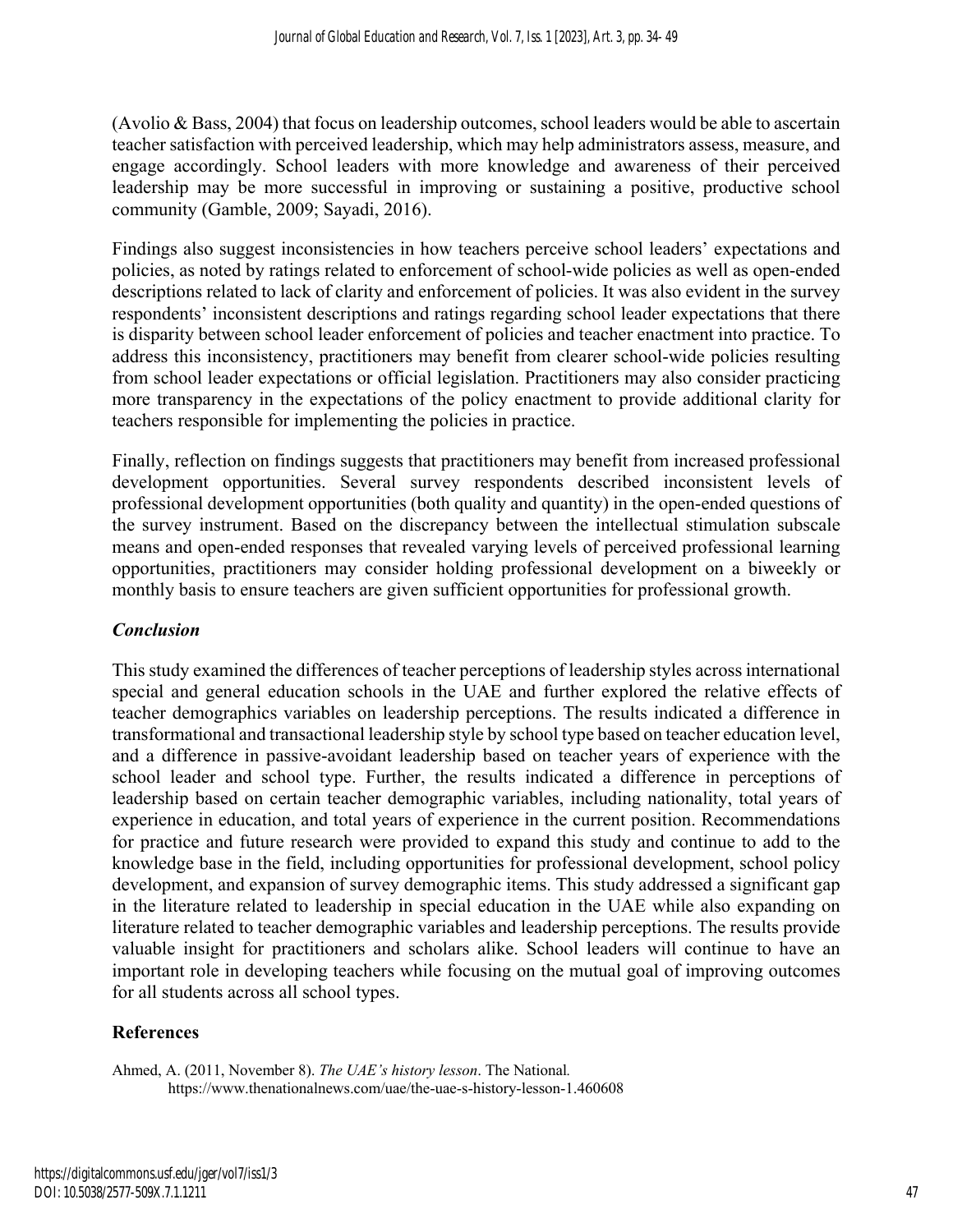- Akkari, A. (2015). Education in the Middle East and North Africa. In J. Wright. (Ed.), *International encyclopedia of social and behavioral sciences* (2nd ed., pp. 210-214). Elsevier.
- Aldhaheri, A. (2017). Cultural intelligence and leadership style in the education sector. *International Journal of Educational Management, 31*(6), 718-735. https://doi.org/10.1108/ijem-05-2016-0093
- Alghazo, E. M., & Gaad, E. N. (2004). General education teachers in the United Arab Emirates and their acceptance of the inclusion of students with disabilities. *British Journal of Special Education, 31*(2), 94-99. https://doi.org/10.1111/j.0952-3383.2004.00335.x
- Alsayed, A. K., Motaghi, M. H., & Osman, I. B. (2012). The use of the multifactor leadership questionnaire and communication satisfaction questionnaire in Palestine: A research note. *International Journal of Scientific and Research Publications, 2*(11), 1-19.
- Al-Shaibani, H. (2000). *Leadership behavior of public primary school principals in selected schools in the UAE*  (Publication No. U118941) [Doctoral dissertation, University of Exeter]. ProQuest Dissertations and Theses Global.
- Avolio, B. J., & Bass, B. M. (2004). *Multifactor leadership questionnaire (form 5x short).* Mind Garden https://www.mindgarden.com/16-multifactor-leadership-questionnaire
- Barbuto, J. E., Fritz, S. M., Matkin, G. S., & Marx, D. B. (2007). Effects of gender, education, and age upon leaders' use of influence tactics and full range leadership behaviors. *Sex Roles, 56*(1), 71-83. https://doi.org/10.1007/s11199-006-9152-6
- Bass, B. M. (1985). *Leadership and performance beyond expectations.* Free.
- Bass, B. M. (1999). Two decades of research and development in transformational leadership. *European Journal of Work and Organizational Psychology, 8(*1), 9-32. https://doi.org/10.1080/135943299398410
- Bataineh, O., & Alsagheer, A. (2012). An investigation of social support and burnout among special education teachers in the United Arab Emirates. *International Journal of Special Education, 27*(2), 5-13.
- Baumeister, P. (2004). *Implicit leadership theory in the US: A comparative study of Mexican immigrants, Mexican Americans, and non-Hispanic Americans.* (Publication No. 3188219) [Doctoral dissertation, Regent University]. ProQuest Dissertations and Theses Global.
- Bradshaw, K. (2009). Teachers' attitudes and concerns toward integrating students with special needs in regular classrooms: A United Arab Emirates perspective. *Journal of the International Association of Special Education, 10*(1), 49-55.
- Burns, J. M. (1978). *Leadership.* Harper & Row
- Chapman, D. W., & Miric, S. L. (2009). Education quality in the Middle East. *International Review of Education, 55*(1)*,* 311-344.
- Eddins, G. M. (2012). *The influence of principal gender, teachers' years of experience, and retention on teacher perceptions of principal leadership style, qualities, and job satisfaction* (Publication No. ED550930) [Doctoral dissertation, University of Missouri - Columbia]. ProQuest Dissertations and Theses Global.
- El-Kaleh, E. (2019). Leadership curricula in UAE business and education management programs. *International Journal of Educational Management, 33*(6), 1118-1147.
- Field, A. (2017). *Discovering statistics using IBM SPSS statistics* (5th ed.)*.* Sage.
- Foster, W. (1989). Toward a critical practice of leadership. In J. Smyth (Ed.), *Critical perspectives on educational leadership* (pp. 27-42). Routledge Falmer.
- Fraenkel, J. R., Wallen, N. E., & Hyun, H. H. (2015). *How to design and evaluate research in education* (9th ed.). McGraw Hill.
- Gaad, E. N. (2001). Educating children with Down's syndrome in the United Arab Emirates. *British Journal of Special Education, 28*(4), 195–203. https://doi.org/10.1111/1467-8527.t01-1-00225
- Gamble, P. (2009). *The relationship between principals' leadership styles and student achievement that meet adequate yearly progress goals* (Publication No. 3370939) [Doctoral dissertation, University of Phoenix]*.*  ProQuest Dissertations & Theses Global.
- Hakimi, M. (2005). *The role of culture on bases of power and leadership perceptions among American and Iranian employees*. (Publication No. 3182127) [Doctoral dissertation, Alliant International University]. ProQuest Dissertations & Theses Global.
- Hardman, B. K. (2011). *Teacher's perception of their principal's leadership style and the effects on student achievement in improving and non-improving schools* (Publication No. 3482829) [Doctoral dissertation, University of South Florida]. ProQuest Dissertations & Theses Global.
- Hayden, M., & Thompson, J. (2008). *International schools: Growth and influence*. UNESCO. http://wattanakorn.edu.la/wp-content/uploads/2018/08/180396e.pdf